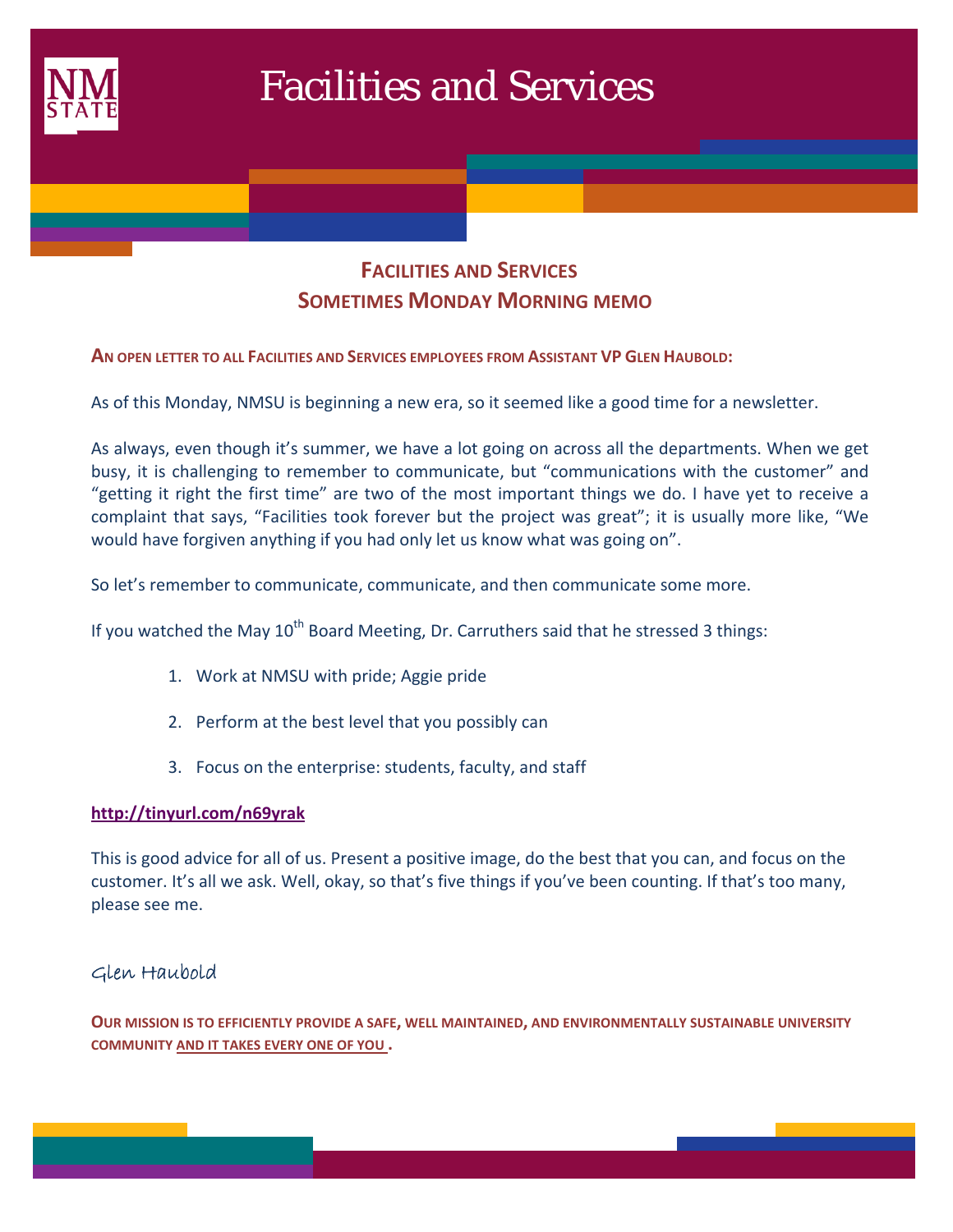# **FACILITIES AND SERVICES JUNE NEWSLETTER**

**PERSONNEL**

**OUR MOST IMPORTANT RESOURCE**

**WELCOME TO MICHAEL ANGEL,** Locksmith, FS ACESS CONTROL; **LAURA I. GARCIA,** Custodial Worker, FS CUSTODIAL SERVICES; **DEREK D. OLSEN,** Electrician, FS ELECTRICIANS; and **OLGA M. HOLQUIN,** Admin Asst, FS FIRE PROTECTION SERVICES.



## **AND BEST WISHES TO..**

**DAVID CHURCH,** Engineer; and **STAN DYER,** Project Manager.

## **NMSU FIRE CHIEF**

New Mexico State University is honored to announce its selection for the new Fire Department Fire Chief: **JOHNNY CARRILLO.**

Chief Carrillo has more than 25 combined years of service to the City of Las Cruces and New Mexico State University Fire Departments. Upon retiring from the City of Las Cruces Fire Department after 21 years of service, he was offered an independent contract with The City of Las Cruces as Recycling Operations Supervisor. He has been serving at NMSU as a Fire Captain since April 2009 and as the Interim Fire Chief since April  $10<sup>th</sup>$  of this year.

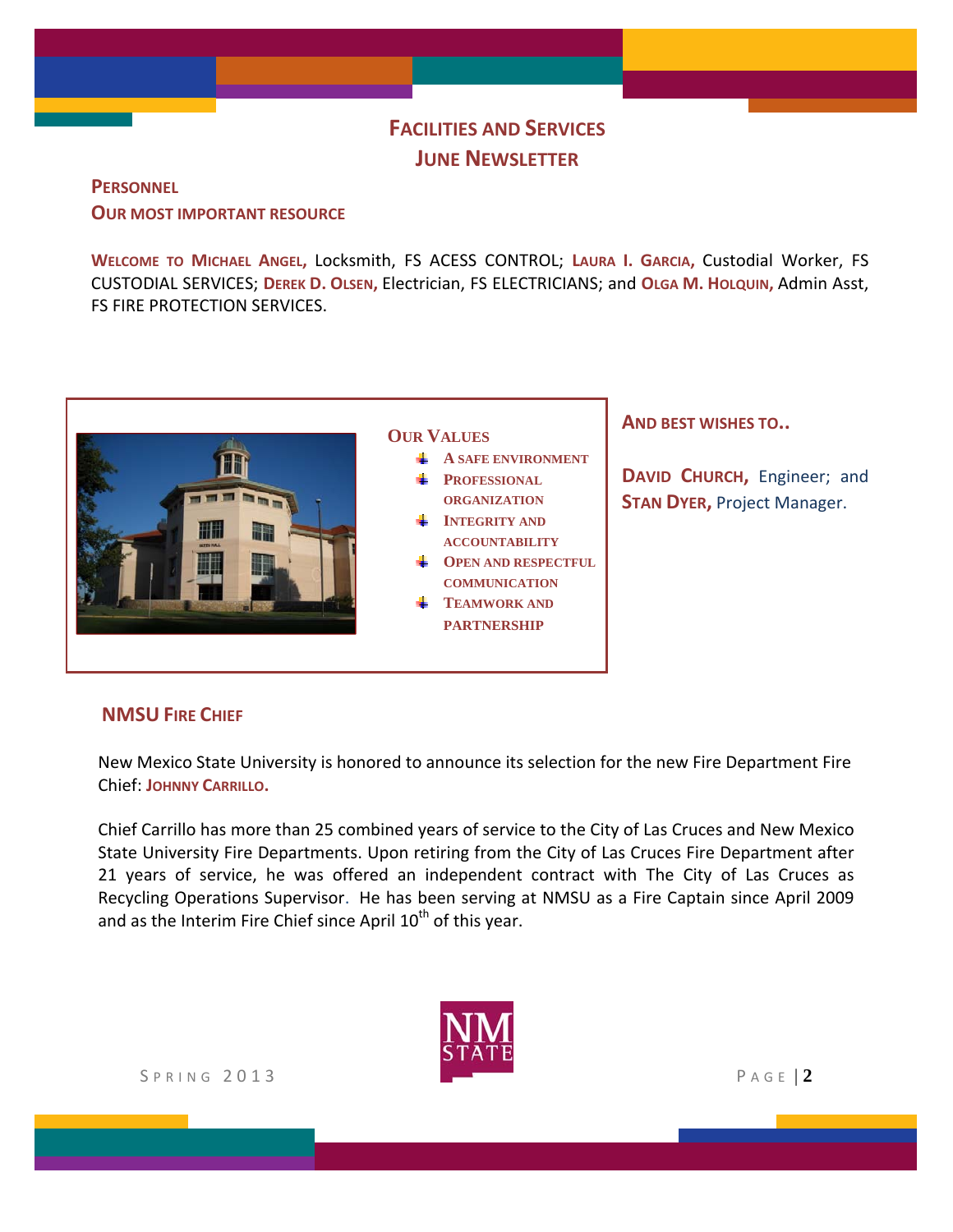Chief Carrillo has played a central role in preparing student fire fighters for a future as career fire fighters. He is recognized for his work in educating the university community and general public on fire and life safety issues. In addition to promoting safety messages to the public, Chief Carrillo has also played an integral role in policy and budgetary spending decisions. Chief Carrillo now oversees a department of 33 employees - including 2 Captains and the Fire Department administration.

Chief Carrillo is married to Renette, and is the father of three daughters: Alycia, Tawny, and Vanessa. Both Tawny and Vanessa are members of the NMSU community and are pursuing their degrees in Radiology and Archaeology. Chief Carrillo also has two sons: Johnny and Jeter.

"I am looking forward to serving as the NMSU Fire Chief." – Chief Johnny Carrillo

We're glad you're here!!

## **WELCOME ABOARD**

We are pleased to announce that Al Flores has accepted the position of Director of Facility Maintenance. Al will be overseeing our Access Control, Paint/Moving Services, and Structural Maintenance Shops. He started his career with Facilities and Services in September 2012 as a Project Manager in our Project Development and Engineering department. Al has over 18 years of Construction experience in private industry and 3 years of Facilities Operations experience with the Anthony Independent School District. He is a great addition to the team and we feel that his experience will help us improve our focus on building appearance and maintenance. His first official day was May 16, 2013 and he will be touring buildings and meeting the building monitors. If you want to introduce yourself or have a question, please contact Al at 646-5782 or via email at floresal@nmsu.edu.

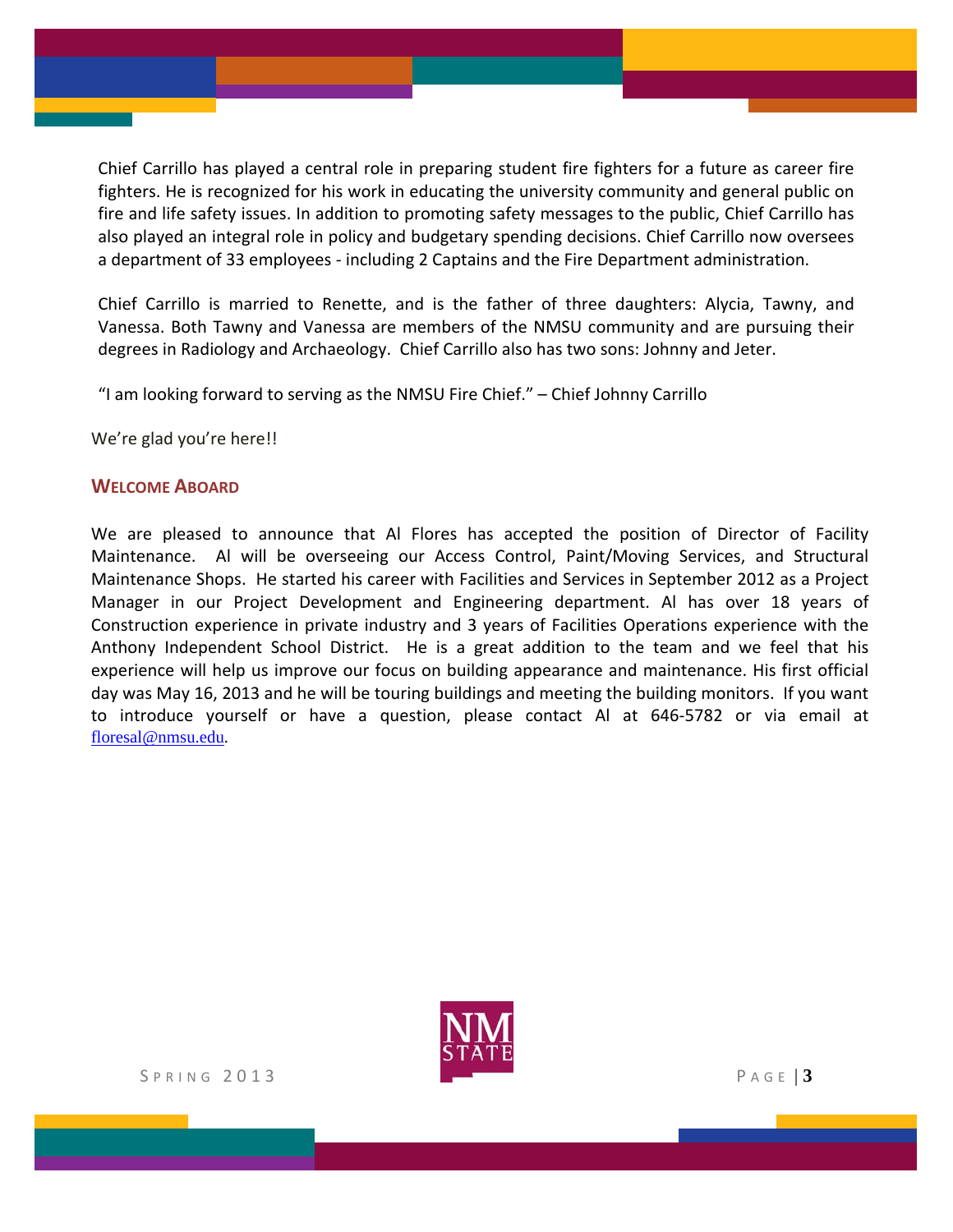## **PLUMBING SHOP**

NMSU Hotline tells us that –

"As the desert afternoons begin to heat up, those on the New Mexico State University Las Cruces campus have six new water bottle filling stations to help quench their thirst, with more stations expected by the end of summer.

"We've added two more stations at the Activity Center, two at the Educational Services Center, one in the basement of Milton Hall and one in the basement of Hadley Hall," said David Avalos, NMSU Facilities and Services Plumbing lead. "And, we have many more to come."

Additional stations will be added by the end of the summer on the first floors of Branson and Zuhl Libraries, two at the Aquatic Center, another at Science Hall and one at Gerald Thomas Hall. http://newscenter.nmsu.edu/9475/nmsu-plumbing-shop-adds-more-bottle-filling-stations-campus"

A "Thank you" to David Avalos and the crew!!

#### **PICTURES IN THIS ISSUE**

Pictures in this issue are from the work at the plaza between HSS, College of Business, and Dove Hall.



## **OUR GOALS**

- **QUALITY, TIMELY, COMPETITIVE, VALUE ADDED SERVICES**
- **CONTINUOUS IMPROVEMENT OF CORE BUSINESS PLAN**
- **INNOVATION AND SUSTAINABILITY**
- **PROFESSIONAL DEVELOPMENT AND RECOGNITION**